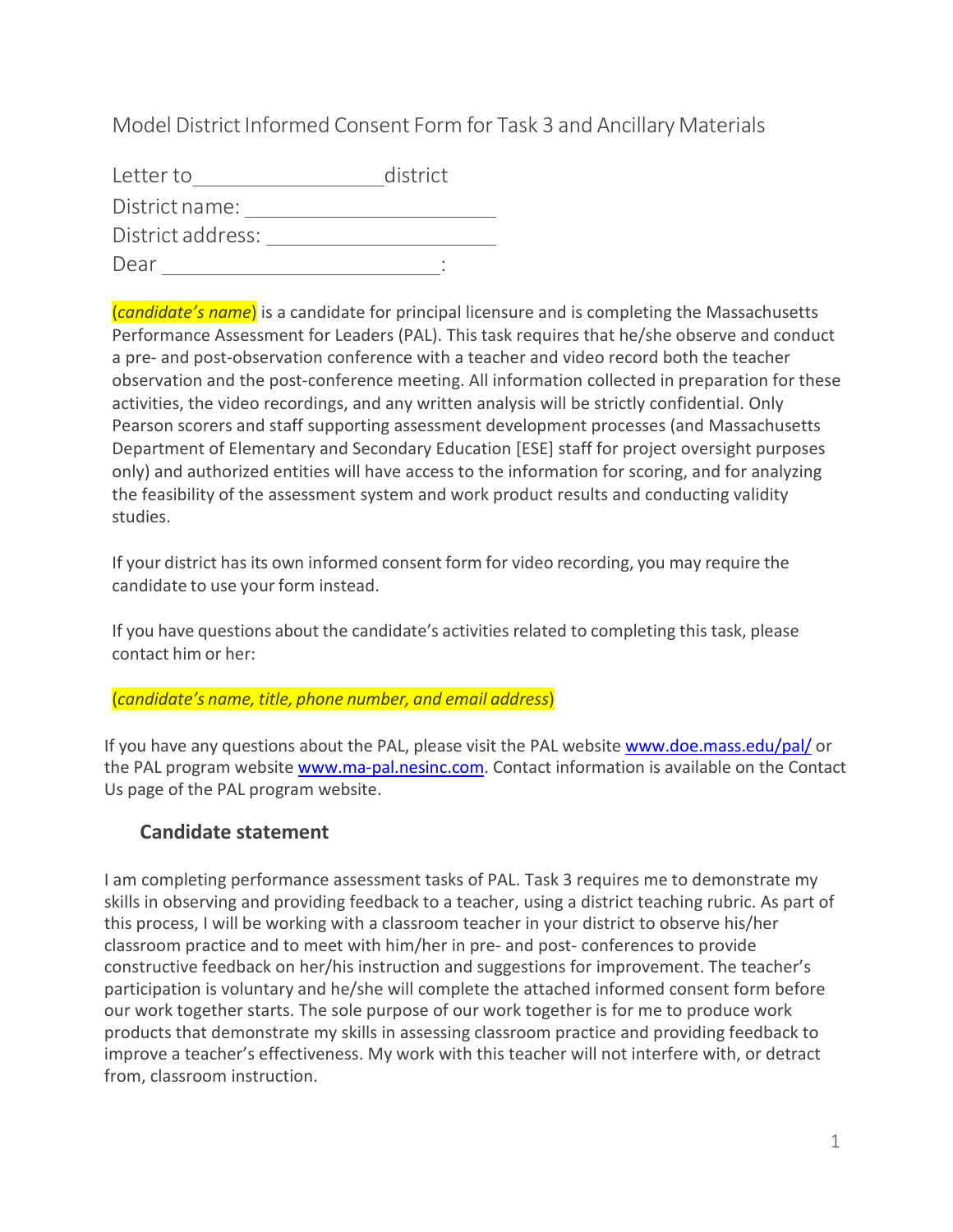The participation of students in the classroom is also voluntary and they or their parents will complete the attached informed consent form before the class is video recorded. Any students without consent will be seated out of camera range during video recording, but not in a way that disrupts learning.

I need district permission to collect information related to the instruction I will be observing, including relevant district policies on teacher observation; to briefly observe (but not video record) two or more other similar classes as points of comparison; and to conduct and video record the observation and conferencing activities with one volunteer teacher. I will use the district's informed consent forms and procedures. If they do not exist, I will use the PAL model consent forms, which are attached.

Please review the district, teacher, parent, and child consent forms. You may ask me or the Massachusetts Performance Assessment for Leaders (PAL) staff questions about the purpose of the assessment and my work in completing the task. If you agree, please sign the form and keep a copy of this form for your records.

# **Common questions**

#### *What does the district's participation involve?*

The district agrees to provide the candidate with access to information and resources needed to complete Task 3, including student performance results, the curriculum unit of study and lesson plans, and the district's teacher observation framework. The district further agrees to allow the candidate to briefly observe (but not video record) two or more comparable classes, to meet with a volunteer teacher to discuss the teacher's practice, and to video record one or more lessons taught by a volunteer teacher and a post-conference meeting with the teacher.

Information about the district, teacher, and students will remain private. The candidate is required to protect the identity of people featured in the submission by removing any identifiable information including the name(s) of the district, school, institution, faculty, staff, and students.

The district will not have access to any candidate-produced work products related to the observation and feedback processes, including the video recordings, observation notes, feedback, and commentary.

#### *Are there any risks or benefitsto participation?*

The primary risk is the use of the teacher's time involved for pre- and post-conferencing with the candidate. There are several benefits for the district from participating. First, the district may benefit from the feedback that the candidate provides to the teacher that leads to improvement in his/her practice. Second, the district will benefit from the professional contribution to improving the Commonwealth's leadership assessment for principal licensure and improving the preparation of future school leaders.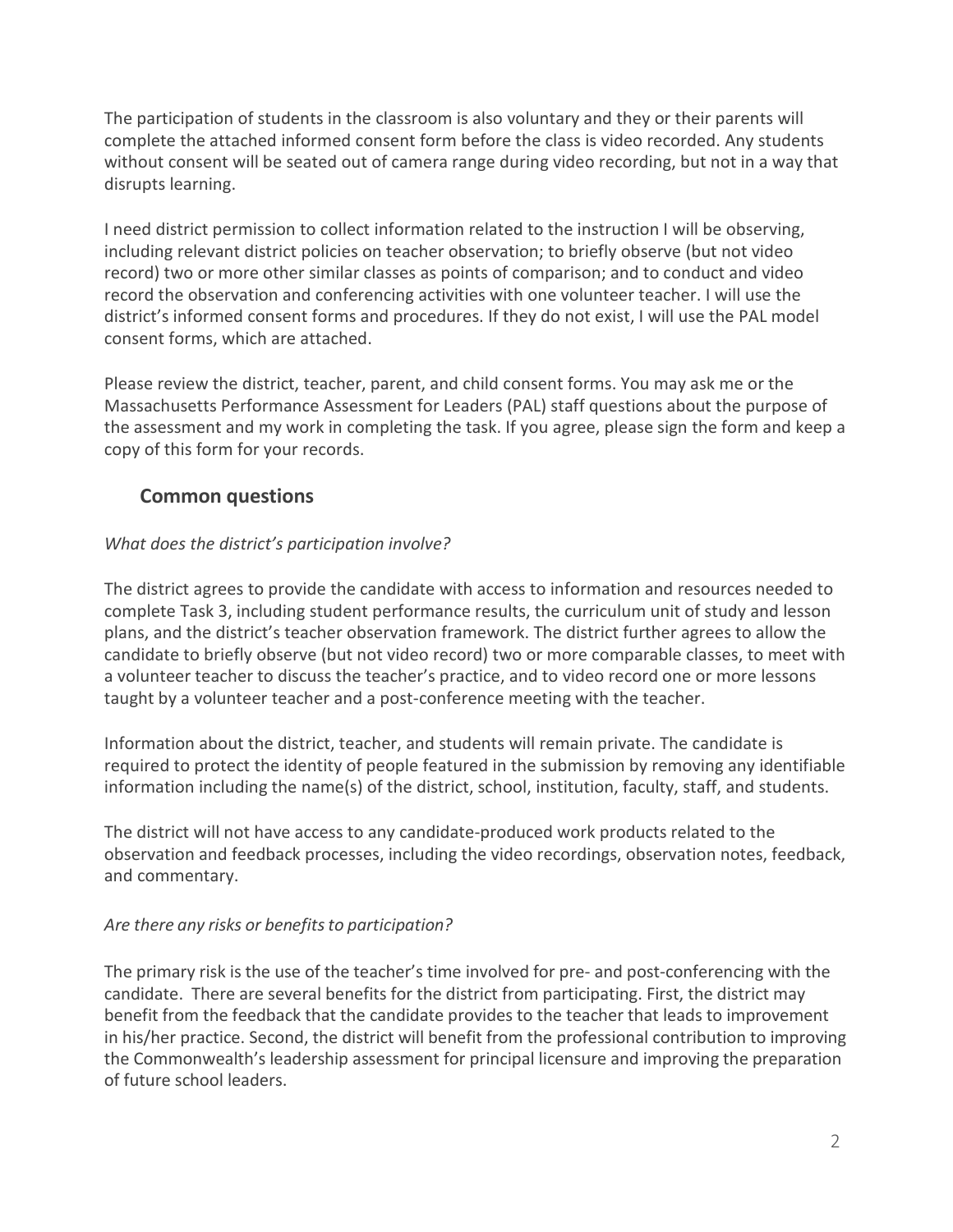*What will happen to the pre-observationconference, observation, and post-conferencematerials, and the video recordings?*

The materials and video recordings will be used solely for the purpose of evaluating the candidate's skills in completion of this leadership task, but may be used as examples for scorer training. They will not be used to evaluate the district, school, teacher, or any of the children in the observed class.

The recordings will only be uploaded in a secure, web-based information management system as part of the candidate's leadership licensure performance assessment portfolio. The only people who will see the video recordings will be veteran educators from Massachusetts who will be trained to score the work products, the Pearson program staff who may use some video recordings for scorer training and to make recommendations to revise the task, and MA ESE staff who may use it for quality control purposes in the assessment development process. The recordings will not appear on the internet, other than on the secured website (Pearson), or in other public settings.

All video recordings uploaded in the Pearson ePortfolio system will be maintained in a secure environment. The candidate will maintain his/her video recordings in a secure manner with restricted access.

The district will not receive any information on the observations and feedback and will not have access to the video recordings.

## *Does my district have to participate?*

Participation is voluntary. If the district is willing to participate, then the candidate will move forward with the process described above. If the district decides not to participate, involvement will not proceed.

## *What if I have questions during the candidate's activities?*

If you have any questions about your participation or about the Massachusetts Performance Assessment for Leaders (PAL), please visit the Massachusetts Performance Assessment for Leaders (PAL) website http://www.doe.mass.edu/pal/ or the PAL program website www.mapal.nesinc.com. Contact information is available on the Contact Us page of the PAL program website.